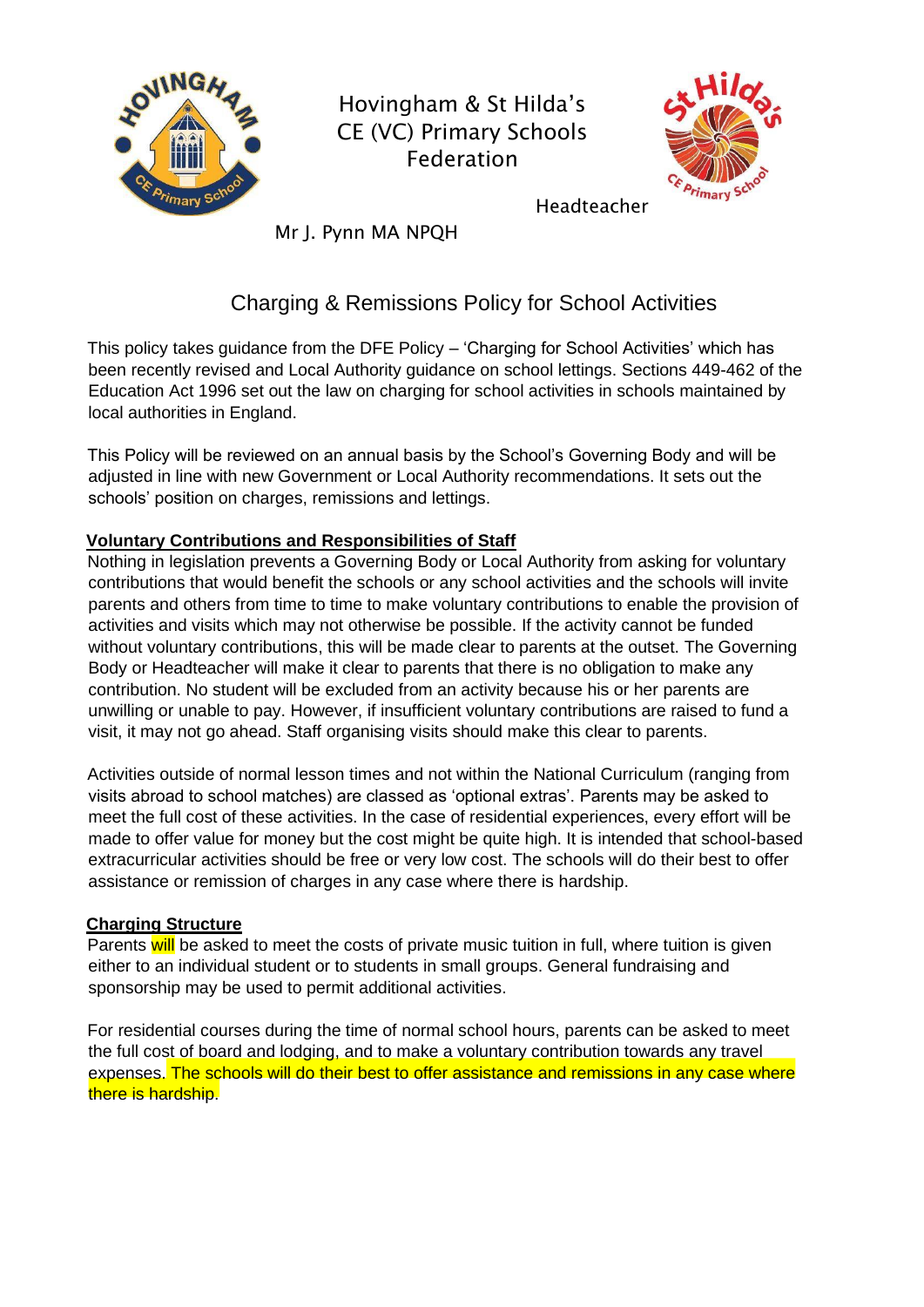Parents may be charged for some or all of the cost of damage to school property where this has been intentional.

Any charge made in respect of individual students will not exceed the actual cost of providing the optional extra activity, divided equally by the number of students participating. It will not include an element of subsidy for any other students wishing to participate in the activity whose parents are unwilling or unable to pay the full charge. In calculating the cost of optional extras an amount may be included in relation to:

- any materials, books, instruments, or equipment provided in connection with the optional extra;
- non-teaching staff;
- teaching staff engaged under contracts for services purely to provide an optional extra, this includes supply teachers engaged specifically to provide the optional extra; and
- the cost, or a proportion of the costs, for teaching staff employed to provide tuition in playing a musical instrument, where the tuition is an optional extra.

### **Extended Schools –**

The Hovingham & St Hilda's Primary Schools Federation provides a term time only wraparound school childcare service for 4-11 year olds at each school site. Before & After School Club'. Parents will be charged for use of the service and the session times and charges are as follows:

| <b>Before School</b>                             | $-8.15$ am until start of school $-53.00$ |                        |
|--------------------------------------------------|-------------------------------------------|------------------------|
| <b>After School</b>                              | <u> - 3:30pm – 4:30pm </u>                | $-£3.00$               |
| <b>Full after school session including snack</b> | <u>- 3.30pm until 5.30pm</u>              | $\text{-} \quad$ £8.00 |

#### **Early Years**

*Provide details here of charges for Nursery e.g. lunchtime sessions or charges for sessions over and above 15 hours funding, late fee charges etc e.g.*

### *Nursery Charges for Additional Sessions over the funded 15 hours*

*All 3 and 4 year old children have an entitlement to 15 hours funded entitlement and this entitlement must always be completely free at the point of delivery. A parental agreement will be required in relation to the funded 15 hours provision.* 

*Additional sessions over the 15 hours per week entitlement may be available but this is dependant upon the number of children who are attending for funded sessions and to whom priority will be given. Sessions will consist of 3 hours and will be charged at the same rate for which funded entitlement is received (currently £4.15 per hours). The parental agreement should include details of the additional chargeable sessions which will only be guaranteed for the duration of 1 term with the agreement being put into place each term to define requirements, again dependant upon availability.* 

#### *Invoicing and Payment Procedures*

*An invoice for the additional sessions will be sent to parents monthly in advance. Where immediate payment of the invoice may cause hardship, parents are advised to contact the Headteacher in writing upon receipt of invoice. The School will do its best to assist with payment arrangements basing individual requests on their own merit. Note: late payment may incur additional charges (see Important Note and Late Payment Charges below) and non payment*